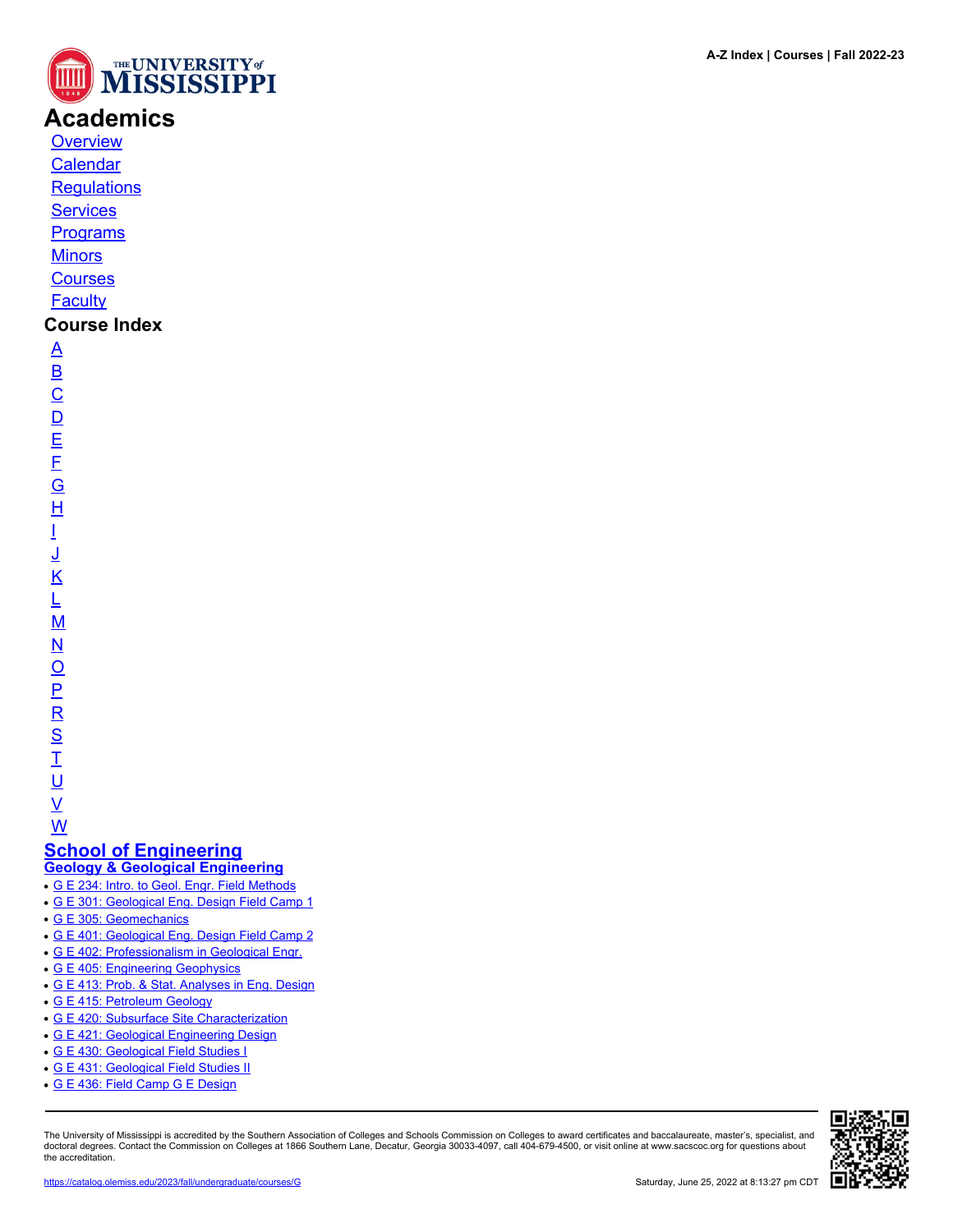

- [G E 437: Geological Engineering Design Field Camp](https://catalog.olemiss.edu/engineering/geology-geological-engineering/g-e-437)
- [G E 450: Hydrogeology](https://catalog.olemiss.edu/engineering/geology-geological-engineering/g-e-450)
- [G E 460: Fundamentals of Waste Management](https://catalog.olemiss.edu/engineering/geology-geological-engineering/g-e-460)
- [G E 470: Intro. to Geographic Information System](https://catalog.olemiss.edu/engineering/geology-geological-engineering/g-e-470)
- [G E 490: Directed Studies and Projects](https://catalog.olemiss.edu/engineering/geology-geological-engineering/g-e-490)
- [G E 500: Introduction to Geochemistry I](https://catalog.olemiss.edu/engineering/geology-geological-engineering/g-e-500)
- [G E 502: Construction Geological Engineering](https://catalog.olemiss.edu/engineering/geology-geological-engineering/g-e-502)
- [G E 503: Environmental Geochemistry](https://catalog.olemiss.edu/engineering/geology-geological-engineering/g-e-503)
- [G E 504: Envi. Geochemistry Lab & Field Methods](https://catalog.olemiss.edu/engineering/geology-geological-engineering/g-e-504)
- [G E 506: Geomechanics for Geologists](https://catalog.olemiss.edu/engineering/geology-geological-engineering/g-e-506)
- [G E 507: Regional Geological Engineering](https://catalog.olemiss.edu/engineering/geology-geological-engineering/g-e-507)
- [G E 510: Remote Sensing](https://catalog.olemiss.edu/engineering/geology-geological-engineering/g-e-510)
- [G E 511: Spatial Analysis](https://catalog.olemiss.edu/engineering/geology-geological-engineering/g-e-511)
- [G E 513: Economic Geology](https://catalog.olemiss.edu/engineering/geology-geological-engineering/g-e-513)
- [G E 520: Geol. & G.E. Computer Applications](https://catalog.olemiss.edu/engineering/geology-geological-engineering/g-e-520)
- [G E 525: Engineering Seismology](https://catalog.olemiss.edu/engineering/geology-geological-engineering/g-e-525)
- [G E 530: Advanced Geomechanics](https://catalog.olemiss.edu/engineering/geology-geological-engineering/g-e-530)
- [G E 540: Rock Mechanics](https://catalog.olemiss.edu/engineering/geology-geological-engineering/g-e-540)
- [G E 560: Waste Disposal I](https://catalog.olemiss.edu/engineering/geology-geological-engineering/g-e-560)
- [G E 561: Design of Waste Repositories](https://catalog.olemiss.edu/engineering/geology-geological-engineering/g-e-561)
- [G E 577: Geophysics I](https://catalog.olemiss.edu/engineering/geology-geological-engineering/g-e-577)
- [G E 591: Special Topics](https://catalog.olemiss.edu/engineering/geology-geological-engineering/g-e-591)
- [G E 635: Advanced Rock Mechanics](https://catalog.olemiss.edu/engineering/geology-geological-engineering/g-e-635)

#### **[School of Engineering](https://catalog.olemiss.edu/engineering)**

**[G E 681: Applications in Geophysics](https://catalog.olemiss.edu/engineering/g-e-681)** 

# **[College of Liberal Arts](https://catalog.olemiss.edu/liberal-arts)**

### **[Sarah Isom Ctr for Women&Gender Studies](https://catalog.olemiss.edu/liberal-arts/sarah-isom-ctr-for-women-gender-studies)**

- [G St 103: Women In Antiquity](https://catalog.olemiss.edu/liberal-arts/sarah-isom-ctr-for-women-gender-studies/g-st-103)
- [G St 201: Introduction to Gender Studies](https://catalog.olemiss.edu/liberal-arts/sarah-isom-ctr-for-women-gender-studies/g-st-201)
- [G St 202: Introduction to Queer Studies](https://catalog.olemiss.edu/liberal-arts/sarah-isom-ctr-for-women-gender-studies/g-st-202)
- [G St 301: Topics in Gender and Culture](https://catalog.olemiss.edu/liberal-arts/sarah-isom-ctr-for-women-gender-studies/g-st-301)
- [G St 303: The Family](https://catalog.olemiss.edu/liberal-arts/sarah-isom-ctr-for-women-gender-studies/g-st-303)
- [G St 304: Men, Women, and Greek Life](https://catalog.olemiss.edu/liberal-arts/sarah-isom-ctr-for-women-gender-studies/g-st-304)
- [G St 311: Women and the Goddess in Asian Religions](https://catalog.olemiss.edu/liberal-arts/sarah-isom-ctr-for-women-gender-studies/g-st-311)
- [G St 324: Men and Masculinities](https://catalog.olemiss.edu/liberal-arts/sarah-isom-ctr-for-women-gender-studies/g-st-324)
- [G St 325: Sociology of Gender](https://catalog.olemiss.edu/liberal-arts/sarah-isom-ctr-for-women-gender-studies/g-st-325)
- [G St 326: Saints and Sexuality](https://catalog.olemiss.edu/liberal-arts/sarah-isom-ctr-for-women-gender-studies/g-st-326)
- [G St 327: Genocide and Women](https://catalog.olemiss.edu/liberal-arts/sarah-isom-ctr-for-women-gender-studies/g-st-327)
- [G St 328: African American Feminist Thought](https://catalog.olemiss.edu/liberal-arts/sarah-isom-ctr-for-women-gender-studies/g-st-328)
- [G St 329: Queer Playwriting and American Culture](https://catalog.olemiss.edu/liberal-arts/sarah-isom-ctr-for-women-gender-studies/g-st-329)
- [G St 330: Queer Rhetorics](https://catalog.olemiss.edu/liberal-arts/sarah-isom-ctr-for-women-gender-studies/g-st-330)
- [G St 333: Theories in Gender](https://catalog.olemiss.edu/liberal-arts/sarah-isom-ctr-for-women-gender-studies/g-st-333)
- [G St 337: The South and Sexuality](https://catalog.olemiss.edu/liberal-arts/sarah-isom-ctr-for-women-gender-studies/g-st-337)
- [G St 344: Women and Politics](https://catalog.olemiss.edu/liberal-arts/sarah-isom-ctr-for-women-gender-studies/g-st-344)
- [G St 348: Women Who Ruled in European History](https://catalog.olemiss.edu/liberal-arts/sarah-isom-ctr-for-women-gender-studies/g-st-348)
- [G St 349: Society and the Sexes in Modern Europe](https://catalog.olemiss.edu/liberal-arts/sarah-isom-ctr-for-women-gender-studies/g-st-349)
- [G St 350: Gender and Sexuality in Cinema](https://catalog.olemiss.edu/liberal-arts/sarah-isom-ctr-for-women-gender-studies/g-st-350)
- [G St 352: Hemispheric Voices: Women Writers of Am.](https://catalog.olemiss.edu/liberal-arts/sarah-isom-ctr-for-women-gender-studies/g-st-352)
- [G St 353: Gender and Sexuality in the Media](https://catalog.olemiss.edu/liberal-arts/sarah-isom-ctr-for-women-gender-studies/g-st-353)
- [G St 356: Women in the Rabbinic Tradition](https://catalog.olemiss.edu/liberal-arts/sarah-isom-ctr-for-women-gender-studies/g-st-356)
- [G St 357: Women in the South](https://catalog.olemiss.edu/liberal-arts/sarah-isom-ctr-for-women-gender-studies/g-st-357)
- [G St 363: Gender in Latin America](https://catalog.olemiss.edu/liberal-arts/sarah-isom-ctr-for-women-gender-studies/g-st-363)
- [G St 364: Gender/Sexuality in East Asian History](https://catalog.olemiss.edu/liberal-arts/sarah-isom-ctr-for-women-gender-studies/g-st-364)
- [G St 366: Sex, Gender, and the Bible](https://catalog.olemiss.edu/liberal-arts/sarah-isom-ctr-for-women-gender-studies/g-st-366)
- [G St 368: Feminism, Women, and Religion](https://catalog.olemiss.edu/liberal-arts/sarah-isom-ctr-for-women-gender-studies/g-st-368)
- [G St 382: Intro to Gender and Sexuality Studies](https://catalog.olemiss.edu/liberal-arts/sarah-isom-ctr-for-women-gender-studies/g-st-382)
- [G St 383: Studies in Gender and Feminism](https://catalog.olemiss.edu/liberal-arts/sarah-isom-ctr-for-women-gender-studies/g-st-383)
- [G St 384: Studies in Gay and Lesbian Lit/Theory](https://catalog.olemiss.edu/liberal-arts/sarah-isom-ctr-for-women-gender-studies/g-st-384)

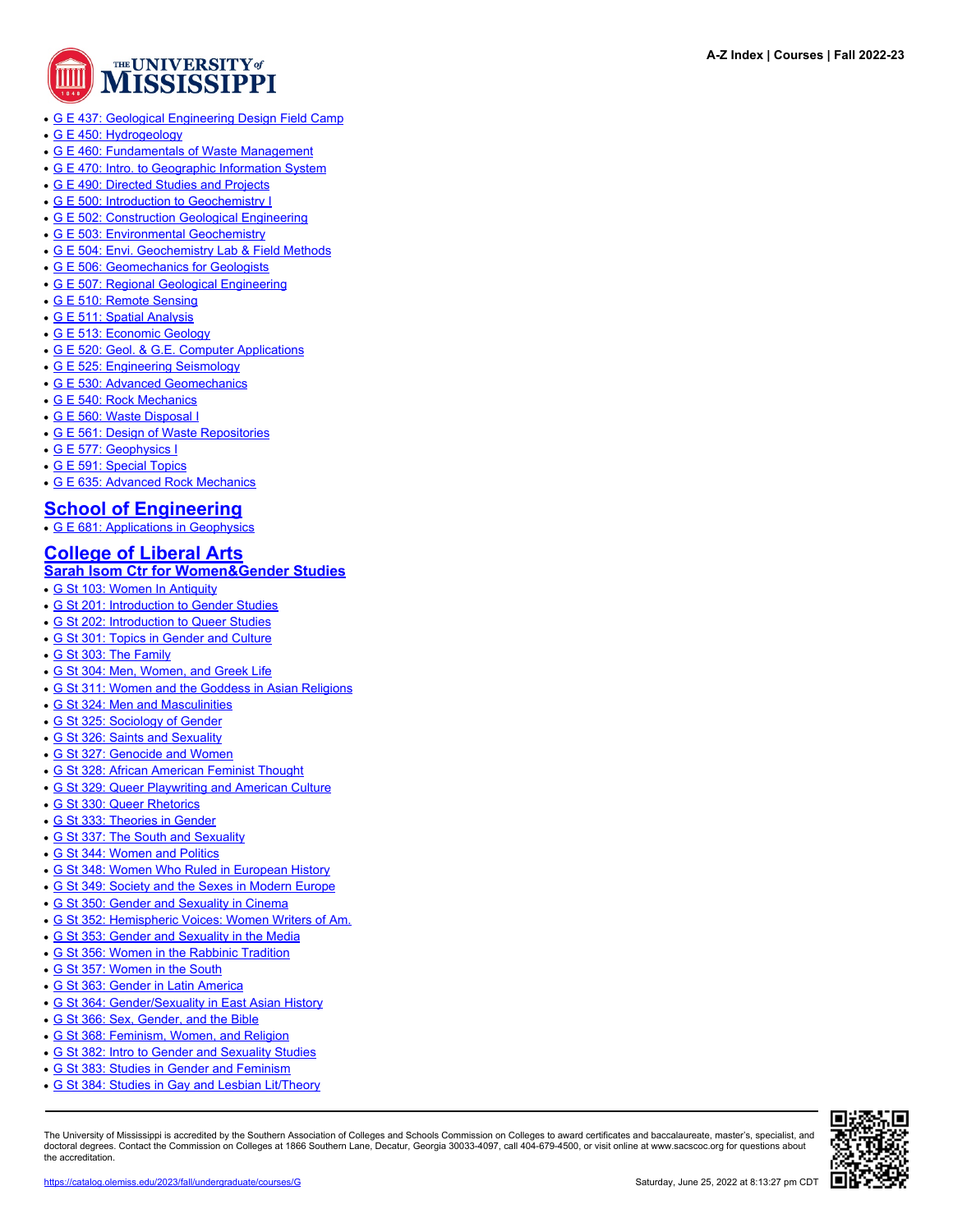

- [G St 385: Women in Literature](https://catalog.olemiss.edu/liberal-arts/sarah-isom-ctr-for-women-gender-studies/g-st-385)
- [G St 386: Gender on Film](https://catalog.olemiss.edu/liberal-arts/sarah-isom-ctr-for-women-gender-studies/g-st-386)
- [G St 390: Feminist Philosophy](https://catalog.olemiss.edu/liberal-arts/sarah-isom-ctr-for-women-gender-studies/g-st-390)
- [G St 391: Women, Gender & the Environment](https://catalog.olemiss.edu/liberal-arts/sarah-isom-ctr-for-women-gender-studies/g-st-391)
- [G St 395: Topics in Gender Studies on Location](https://catalog.olemiss.edu/liberal-arts/sarah-isom-ctr-for-women-gender-studies/g-st-395)
- [G St 396: Exploring the Feminist Nonprofit](https://catalog.olemiss.edu/liberal-arts/sarah-isom-ctr-for-women-gender-studies/g-st-396)
- [G St 399: Special Topics in Gender Studies](https://catalog.olemiss.edu/liberal-arts/sarah-isom-ctr-for-women-gender-studies/g-st-399)
- [G St 402: Advanced Queer Studies](https://catalog.olemiss.edu/liberal-arts/sarah-isom-ctr-for-women-gender-studies/g-st-402)
- [G St 414: Race, Place, and Space](https://catalog.olemiss.edu/liberal-arts/sarah-isom-ctr-for-women-gender-studies/g-st-414)
- [G St 418: African American Women's History](https://catalog.olemiss.edu/liberal-arts/sarah-isom-ctr-for-women-gender-studies/g-st-418)
- [G St 421: Readings in Black Feminism](https://catalog.olemiss.edu/liberal-arts/sarah-isom-ctr-for-women-gender-studies/g-st-421)
- [G St 423: Black Women's Enterprise & Activism](https://catalog.olemiss.edu/liberal-arts/sarah-isom-ctr-for-women-gender-studies/g-st-423)
- [G St 424: Women and Avant-garde Performance](https://catalog.olemiss.edu/liberal-arts/sarah-isom-ctr-for-women-gender-studies/g-st-424)
- [G St 425: Religion, Gender, and Sexuality](https://catalog.olemiss.edu/liberal-arts/sarah-isom-ctr-for-women-gender-studies/g-st-425)
- [G St 427: US Sexuality History](https://catalog.olemiss.edu/liberal-arts/sarah-isom-ctr-for-women-gender-studies/g-st-427)
- [G St 428: U.S. Women's History](https://catalog.olemiss.edu/liberal-arts/sarah-isom-ctr-for-women-gender-studies/g-st-428)
- [G St 429: U.S. Gender History](https://catalog.olemiss.edu/liberal-arts/sarah-isom-ctr-for-women-gender-studies/g-st-429)
- [G St 433: Theories of Gender and Sexuality](https://catalog.olemiss.edu/liberal-arts/sarah-isom-ctr-for-women-gender-studies/g-st-433)
- [G St 438: Language, Gender, and Sexuality](https://catalog.olemiss.edu/liberal-arts/sarah-isom-ctr-for-women-gender-studies/g-st-438)
- [G St 442: Feminist Rhetorics](https://catalog.olemiss.edu/liberal-arts/sarah-isom-ctr-for-women-gender-studies/g-st-442)
- [G St 454: Women in Southern History](https://catalog.olemiss.edu/liberal-arts/sarah-isom-ctr-for-women-gender-studies/g-st-454)
- [G St 460: Psychology of Human Sexuality](https://catalog.olemiss.edu/liberal-arts/sarah-isom-ctr-for-women-gender-studies/g-st-460)
- [G St 482: Renaissance Women Writers](https://catalog.olemiss.edu/liberal-arts/sarah-isom-ctr-for-women-gender-studies/g-st-482)
- [G St 488: Special Topics Gender/Sexuality Studies](https://catalog.olemiss.edu/liberal-arts/sarah-isom-ctr-for-women-gender-studies/g-st-488)
- [G St 489: Power, Knowledge, and Gender](https://catalog.olemiss.edu/liberal-arts/sarah-isom-ctr-for-women-gender-studies/g-st-489)
- [G St 490: Special Topics in Queer Theory](https://catalog.olemiss.edu/liberal-arts/sarah-isom-ctr-for-women-gender-studies/g-st-490)
- [G St 491: Special Topics in Gender and Literature](https://catalog.olemiss.edu/liberal-arts/sarah-isom-ctr-for-women-gender-studies/g-st-491)
- [G St 496: Gender Studies Capstone](https://catalog.olemiss.edu/liberal-arts/sarah-isom-ctr-for-women-gender-studies/g-st-496)
- [G St 497: Internship in Gender Studies](https://catalog.olemiss.edu/liberal-arts/sarah-isom-ctr-for-women-gender-studies/g-st-497)
- [G St 498: Special Topics in Gender Studies](https://catalog.olemiss.edu/liberal-arts/sarah-isom-ctr-for-women-gender-studies/g-st-498)
- [G St 499: Directed Readings in Gender Studies](https://catalog.olemiss.edu/liberal-arts/sarah-isom-ctr-for-women-gender-studies/g-st-499)
- [G St 565: Psychology of Gender](https://catalog.olemiss.edu/liberal-arts/sarah-isom-ctr-for-women-gender-studies/g-st-565)
- [G St 596: Queer Mississippi](https://catalog.olemiss.edu/liberal-arts/sarah-isom-ctr-for-women-gender-studies/g-st-596)
- [G St 599: Directed Readings in Gender Studies](https://catalog.olemiss.edu/liberal-arts/sarah-isom-ctr-for-women-gender-studies/g-st-599)
- [G St 600: Gender Studies Methodology](https://catalog.olemiss.edu/liberal-arts/sarah-isom-ctr-for-women-gender-studies/g-st-600)
- [G St 601: Gender Theory](https://catalog.olemiss.edu/liberal-arts/sarah-isom-ctr-for-women-gender-studies/g-st-601)
- [G St 605: Feminist Pedagogy](https://catalog.olemiss.edu/liberal-arts/sarah-isom-ctr-for-women-gender-studies/g-st-605)
- [G St 615: Readings-Sexuality in Modern US History](https://catalog.olemiss.edu/liberal-arts/sarah-isom-ctr-for-women-gender-studies/g-st-615)
- [G St 641: Readings in Global History: Gender](https://catalog.olemiss.edu/liberal-arts/sarah-isom-ctr-for-women-gender-studies/g-st-641)
- [G St 698: Special Topics in Gender Studies](https://catalog.olemiss.edu/liberal-arts/sarah-isom-ctr-for-women-gender-studies/g-st-698)
- [G St 699: Directed Readings in Gender Studies](https://catalog.olemiss.edu/liberal-arts/sarah-isom-ctr-for-women-gender-studies/g-st-699)

# **[School of Business Administration](https://catalog.olemiss.edu/business)**

### **[Management](https://catalog.olemiss.edu/business/management)**

- [GB 101: Building Your Side Hustle](https://catalog.olemiss.edu/business/management/gb-101)
- [GB 310: Information Technology in Business](https://catalog.olemiss.edu/business/management/gb-310)
- [GB 320: Essentials of Supply Chain Management](https://catalog.olemiss.edu/business/management/gb-320)
- [GB 330: Essentials of Finance](https://catalog.olemiss.edu/business/management/gb-330)
- [GB 350: Essentials of Marketing](https://catalog.olemiss.edu/business/management/gb-350)
- [GB 370: Entrepreneurship and Management](https://catalog.olemiss.edu/business/management/gb-370)
- [GB 490: General Business Topics Review](https://catalog.olemiss.edu/business/management/gb-490)

#### **[College of Liberal Arts](https://catalog.olemiss.edu/liberal-arts) [Sociology & Anthropology](https://catalog.olemiss.edu/liberal-arts/sociology-anthropology)**

• [Geog 101: Introduction to Geography](https://catalog.olemiss.edu/liberal-arts/sociology-anthropology/geog-101)

## **[School of Engineering](https://catalog.olemiss.edu/engineering) [Geology & Geological Engineering](https://catalog.olemiss.edu/engineering/geology-geological-engineering)**

- [Geol 101: Physical Geology](https://catalog.olemiss.edu/engineering/geology-geological-engineering/geol-101)
- [Geol 102: Historical Geology](https://catalog.olemiss.edu/engineering/geology-geological-engineering/geol-102)

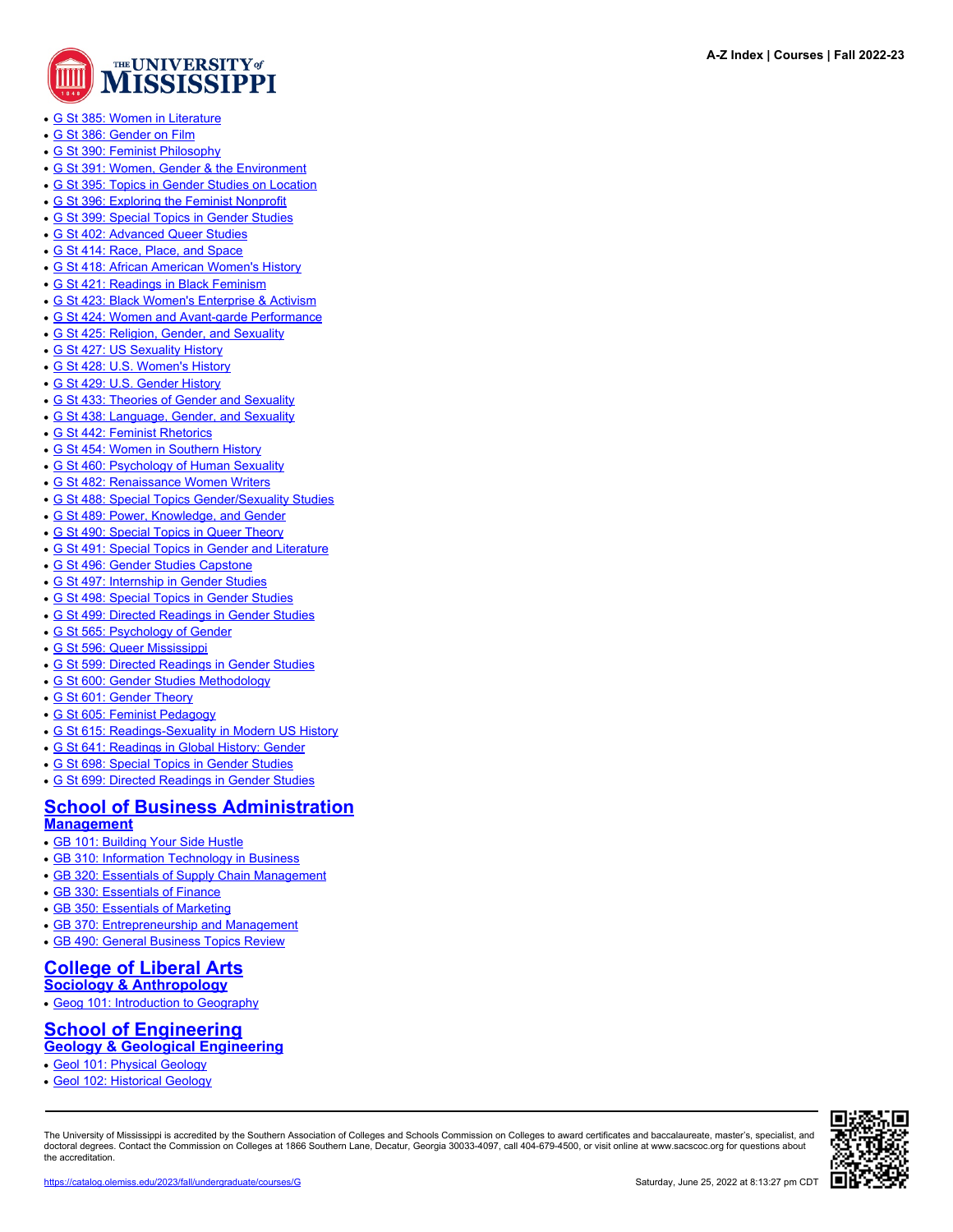

- [Geol 103: Earth Dynamics](https://catalog.olemiss.edu/engineering/geology-geological-engineering/geol-103)
- [Geol 104: Environmental Geology Hazards](https://catalog.olemiss.edu/engineering/geology-geological-engineering/geol-104)
- [Geol 105: Environmental Geology Resources](https://catalog.olemiss.edu/engineering/geology-geological-engineering/geol-105)
- [Geol 106: Earth History](https://catalog.olemiss.edu/engineering/geology-geological-engineering/geol-106)
- [Geol 107: Introduction to Oceanography](https://catalog.olemiss.edu/engineering/geology-geological-engineering/geol-107)
- [Geol 111: Physical Geology Laboratory](https://catalog.olemiss.edu/engineering/geology-geological-engineering/geol-111)
- [Geol 112: Historical Geology Laboratory](https://catalog.olemiss.edu/engineering/geology-geological-engineering/geol-112)
- [Geol 114: Environmental Geology-Hazards Laboratory](https://catalog.olemiss.edu/engineering/geology-geological-engineering/geol-114)
- [Geol 115: Environmental Geology Resources Lab](https://catalog.olemiss.edu/engineering/geology-geological-engineering/geol-115)
- [Geol 120: Dinosaurs](https://catalog.olemiss.edu/engineering/geology-geological-engineering/geol-120)
- [Geol 203: Earth Dynamics Laboratory Content](https://catalog.olemiss.edu/engineering/geology-geological-engineering/geol-203)
- [Geol 221: Mineralogy](https://catalog.olemiss.edu/engineering/geology-geological-engineering/geol-221)
- [Geol 222: Elementary Petrology](https://catalog.olemiss.edu/engineering/geology-geological-engineering/geol-222)
- [Geol 225: Mineralogy & Elementary Petrology](https://catalog.olemiss.edu/engineering/geology-geological-engineering/geol-225)
- [Geol 303: Structural and Tectonic Geology](https://catalog.olemiss.edu/engineering/geology-geological-engineering/geol-303)
- [Geol 305: Geomorphology](https://catalog.olemiss.edu/engineering/geology-geological-engineering/geol-305)
- [Geol 309: Invertebrate Paleontology](https://catalog.olemiss.edu/engineering/geology-geological-engineering/geol-309)
- [Geol 314: Sedimentology and Stratigraphy](https://catalog.olemiss.edu/engineering/geology-geological-engineering/geol-314)
- [Geol 406: Petrology](https://catalog.olemiss.edu/engineering/geology-geological-engineering/geol-406)
- [Geol 410: Coastal and Reef Dynamics](https://catalog.olemiss.edu/engineering/geology-geological-engineering/geol-410)
- [Geol 420: Optical Mineralogy](https://catalog.olemiss.edu/engineering/geology-geological-engineering/geol-420)
- [Geol 500: Intro. to Geographic Information Systems](https://catalog.olemiss.edu/engineering/geology-geological-engineering/geol-500)
- [Geol 505: Hydrogeology](https://catalog.olemiss.edu/engineering/geology-geological-engineering/geol-505)
- [Geol 506: Advanced Petrology](https://catalog.olemiss.edu/engineering/geology-geological-engineering/geol-506)
- [Geol 515: Directed Studies](https://catalog.olemiss.edu/engineering/geology-geological-engineering/geol-515)
- [Geol 517: Global Tectonics](https://catalog.olemiss.edu/engineering/geology-geological-engineering/geol-517)
- [Geol 518: Quantitative Methods in Geo. & Geo Eng](https://catalog.olemiss.edu/engineering/geology-geological-engineering/geol-518)
- [Geol 520: Advanced Igneous and Metamorphic Petrolo](https://catalog.olemiss.edu/engineering/geology-geological-engineering/geol-520)
- [Geol 530: Geology Field Studies](https://catalog.olemiss.edu/engineering/geology-geological-engineering/geol-530)
- [Geol 535: Geochemistry](https://catalog.olemiss.edu/engineering/geology-geological-engineering/geol-535)
- [Geol 550: Oceanography and Marine Geology](https://catalog.olemiss.edu/engineering/geology-geological-engineering/geol-550)
- [Geol 555: Geology and Geol. Engineering Seminar](https://catalog.olemiss.edu/engineering/geology-geological-engineering/geol-555)
- [Geol 603: Earth Sciences I](https://catalog.olemiss.edu/engineering/geology-geological-engineering/geol-603)
- [Geol 604: Earth Sciences II](https://catalog.olemiss.edu/engineering/geology-geological-engineering/geol-604)
- [Geol 609: Earth Science Projects](https://catalog.olemiss.edu/engineering/geology-geological-engineering/geol-609)
- [Geol 610: Earth Science Projects](https://catalog.olemiss.edu/engineering/geology-geological-engineering/geol-610)
- [Geol 611: Advanced Studies in Geology](https://catalog.olemiss.edu/engineering/geology-geological-engineering/geol-611)
- [Geol 613: Instrumental and Analytical Procedure](https://catalog.olemiss.edu/engineering/geology-geological-engineering/geol-613)
- [Geol 614: Advanced Geographic Information Systems](https://catalog.olemiss.edu/engineering/geology-geological-engineering/geol-614)
- [Geol 615: Geostatistics](https://catalog.olemiss.edu/engineering/geology-geological-engineering/geol-615)
- [Geol 630: Coastal Plain Geology](https://catalog.olemiss.edu/engineering/geology-geological-engineering/geol-630)
- [Geol 641: Clay Petrology](https://catalog.olemiss.edu/engineering/geology-geological-engineering/geol-641)
- [Geol 642: X-Ray Diff Analysis Inorg Crys Materials](https://catalog.olemiss.edu/engineering/geology-geological-engineering/geol-642)
- [Geol 643: Advanced Geomorphology](https://catalog.olemiss.edu/engineering/geology-geological-engineering/geol-643)
- [Geol 644: Advanced Paleontology](https://catalog.olemiss.edu/engineering/geology-geological-engineering/geol-644)
- [Geol 645: Advanced Sedimentation](https://catalog.olemiss.edu/engineering/geology-geological-engineering/geol-645)
- [Geol 646: Advanced Stratigraphy](https://catalog.olemiss.edu/engineering/geology-geological-engineering/geol-646)
- [Geol 647: Sedimentary Petrology](https://catalog.olemiss.edu/engineering/geology-geological-engineering/geol-647)
- [Geol 648: Metamorphic Petrology](https://catalog.olemiss.edu/engineering/geology-geological-engineering/geol-648)
- [Geol 649: Pedology](https://catalog.olemiss.edu/engineering/geology-geological-engineering/geol-649)
- [Geol 690: Scientific Writing](https://catalog.olemiss.edu/engineering/geology-geological-engineering/geol-690)
- [Geol 697: Thesis](https://catalog.olemiss.edu/engineering/geology-geological-engineering/geol-697)

# **[School of Applied Sciences](https://catalog.olemiss.edu/applied-sciences)**

## **[Applied Gerontology](https://catalog.olemiss.edu/applied-sciences/applied-gerontology)**

- [Ger 290: Programs and Services in Gerontology](https://catalog.olemiss.edu/applied-sciences/applied-gerontology/ger-290)
- [Ger 310: End-of-Life Issues](https://catalog.olemiss.edu/applied-sciences/applied-gerontology/ger-310)
- [Ger 326: Gerontology: Social Welfare Aspects](https://catalog.olemiss.edu/applied-sciences/applied-gerontology/ger-326)
- [Ger 344: Aging in the 21st Century](https://catalog.olemiss.edu/applied-sciences/applied-gerontology/ger-344)
- $\overline{\phantom{a}}$  [Ger 390: Special Topics](https://catalog.olemiss.edu/applied-sciences/applied-gerontology/ger-390)

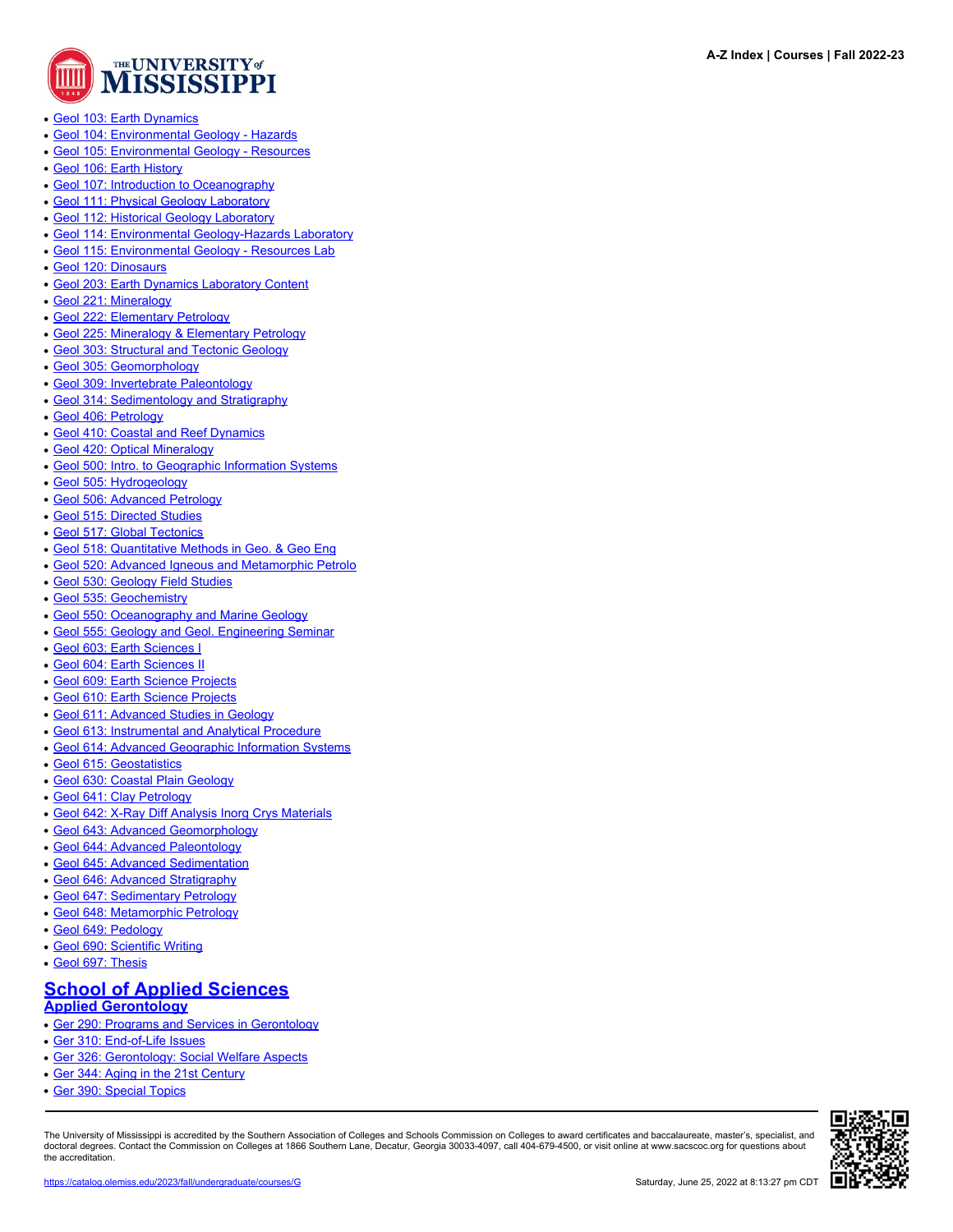

- [Ger 411: Elder Law](https://catalog.olemiss.edu/applied-sciences/applied-gerontology/ger-411)
- [Ger 493: Applied Gerontology Internship](https://catalog.olemiss.edu/applied-sciences/applied-gerontology/ger-493)
- [Ger 499: Seminar in Applied Gerontology](https://catalog.olemiss.edu/applied-sciences/applied-gerontology/ger-499)

### **[School of Pharmacy](https://catalog.olemiss.edu/pharmacy) [Pharmacy Practice](https://catalog.olemiss.edu/pharmacy/pharmacy-practice)**

• [Gera 591: Geriatrics Clerkship](https://catalog.olemiss.edu/pharmacy/pharmacy-practice/gera-591)

# **[College of Liberal Arts](https://catalog.olemiss.edu/liberal-arts)**

- **[Modern Languages](https://catalog.olemiss.edu/liberal-arts/modern-languages)**
- [Germ 101: Elementary German I](https://catalog.olemiss.edu/liberal-arts/modern-languages/germ-101)
- **[Germ 102: Elementary German II](https://catalog.olemiss.edu/liberal-arts/modern-languages/germ-102)**
- **[Germ 103: Practical Review of Elem German I](https://catalog.olemiss.edu/liberal-arts/modern-languages/germ-103)**
- [Germ 104: Practical Review of Elem German II](https://catalog.olemiss.edu/liberal-arts/modern-languages/germ-104)
- [Germ 111: Intensive Elementary German](https://catalog.olemiss.edu/liberal-arts/modern-languages/germ-111)
- [Germ 198: Elementary German Study Abroad](https://catalog.olemiss.edu/liberal-arts/modern-languages/germ-198)
- [Germ 199: Special Topics in German](https://catalog.olemiss.edu/liberal-arts/modern-languages/germ-199)
- [Germ 201: Intermediate German I](https://catalog.olemiss.edu/liberal-arts/modern-languages/germ-201)
- [Germ 202: Intermediate German II](https://catalog.olemiss.edu/liberal-arts/modern-languages/germ-202)
- [Germ 205: Scientific German](https://catalog.olemiss.edu/liberal-arts/modern-languages/germ-205)
- [Germ 211: Intensive Intermediate German](https://catalog.olemiss.edu/liberal-arts/modern-languages/germ-211)
- [Germ 298: Intermediate German Study Abroad](https://catalog.olemiss.edu/liberal-arts/modern-languages/germ-298)
- [Germ 299: Special topics in German](https://catalog.olemiss.edu/liberal-arts/modern-languages/germ-299)
- [Germ 303: Conversation and Composition I](https://catalog.olemiss.edu/liberal-arts/modern-languages/germ-303)
- [Germ 304: Conversation and Composition II](https://catalog.olemiss.edu/liberal-arts/modern-languages/germ-304)
- [Germ 311: Business German](https://catalog.olemiss.edu/liberal-arts/modern-languages/germ-311)
- [Germ 321: German Culture and Civilization](https://catalog.olemiss.edu/liberal-arts/modern-languages/germ-321)
- [Germ 330: Introduction to German Linguistics](https://catalog.olemiss.edu/liberal-arts/modern-languages/germ-330)
- Germ 331: Intro to Lit / Literary Analysis in Germ
- [Germ 361: German Cinema](https://catalog.olemiss.edu/liberal-arts/modern-languages/germ-361)
- [Germ 394: German Internship](https://catalog.olemiss.edu/liberal-arts/modern-languages/germ-394)
- [Germ 398: Upper-Level German Study Abroad](https://catalog.olemiss.edu/liberal-arts/modern-languages/germ-398)
- [Germ 399: Special Topics in German](https://catalog.olemiss.edu/liberal-arts/modern-languages/germ-399)
- [Germ 529: Contemporary German](https://catalog.olemiss.edu/liberal-arts/modern-languages/germ-529)
- [Germ 546: Intensive Advanced German in Germany](https://catalog.olemiss.edu/liberal-arts/modern-languages/germ-546)
- [Germ 561: Advanced Topics in German Cinema](https://catalog.olemiss.edu/liberal-arts/modern-languages/germ-561)
- [Germ 571: Advanced Grammar and Composition](https://catalog.olemiss.edu/liberal-arts/modern-languages/germ-571)
- [Germ 572: German Phonetics and Phonology](https://catalog.olemiss.edu/liberal-arts/modern-languages/germ-572)
- [Germ 574: History of the German Language](https://catalog.olemiss.edu/liberal-arts/modern-languages/germ-574)
- [Germ 575: Topics in Applied Linguistics](https://catalog.olemiss.edu/liberal-arts/modern-languages/germ-575)
- [Germ 577: Survey of German Lit. & Culture I](https://catalog.olemiss.edu/liberal-arts/modern-languages/germ-577)
- [Germ 578: Survey of German Lit. & Culture II](https://catalog.olemiss.edu/liberal-arts/modern-languages/germ-578)
- [Germ 584: The Age of Goethe](https://catalog.olemiss.edu/liberal-arts/modern-languages/germ-584)
- [Germ 585: Nineteenth-Century German Literature](https://catalog.olemiss.edu/liberal-arts/modern-languages/germ-585)
- [Germ 586: Twentieth-Century Literature & Culture](https://catalog.olemiss.edu/liberal-arts/modern-languages/germ-586)
- [Germ 587: German Fairy Tales](https://catalog.olemiss.edu/liberal-arts/modern-languages/germ-587)
- [Germ 593: Topics in Cultural Studies](https://catalog.olemiss.edu/liberal-arts/modern-languages/germ-593)
- [Germ 597: German Teaching Practicum](https://catalog.olemiss.edu/liberal-arts/modern-languages/germ-597)
- [Germ 598: Advanced German Study Abroad](https://catalog.olemiss.edu/liberal-arts/modern-languages/germ-598)
- [Germ 599: Special Topics](https://catalog.olemiss.edu/liberal-arts/modern-languages/germ-599)
- [Germ 601: Professional Issues in Graduate Study](https://catalog.olemiss.edu/liberal-arts/modern-languages/germ-601)
- [Germ 611: Intensive Elem German for Graduate St](https://catalog.olemiss.edu/liberal-arts/modern-languages/germ-611)
- [Germ 671: Research Methods](https://catalog.olemiss.edu/liberal-arts/modern-languages/germ-671)
- [Germ 672: Research & Prac in Clasrm Sec. Lan. Acq](https://catalog.olemiss.edu/liberal-arts/modern-languages/germ-672)
- [Germ 673: Seminar](https://catalog.olemiss.edu/liberal-arts/modern-languages/germ-673)
- [Germ 697: Thesis](https://catalog.olemiss.edu/liberal-arts/modern-languages/germ-697)

# **[University Programs](https://catalog.olemiss.edu/university-programs)**

**[University Studies](https://catalog.olemiss.edu/university-programs/university-studies)**

• [GLS 111: Global Topics Abroad I](https://catalog.olemiss.edu/university-programs/university-studies/gls-111)